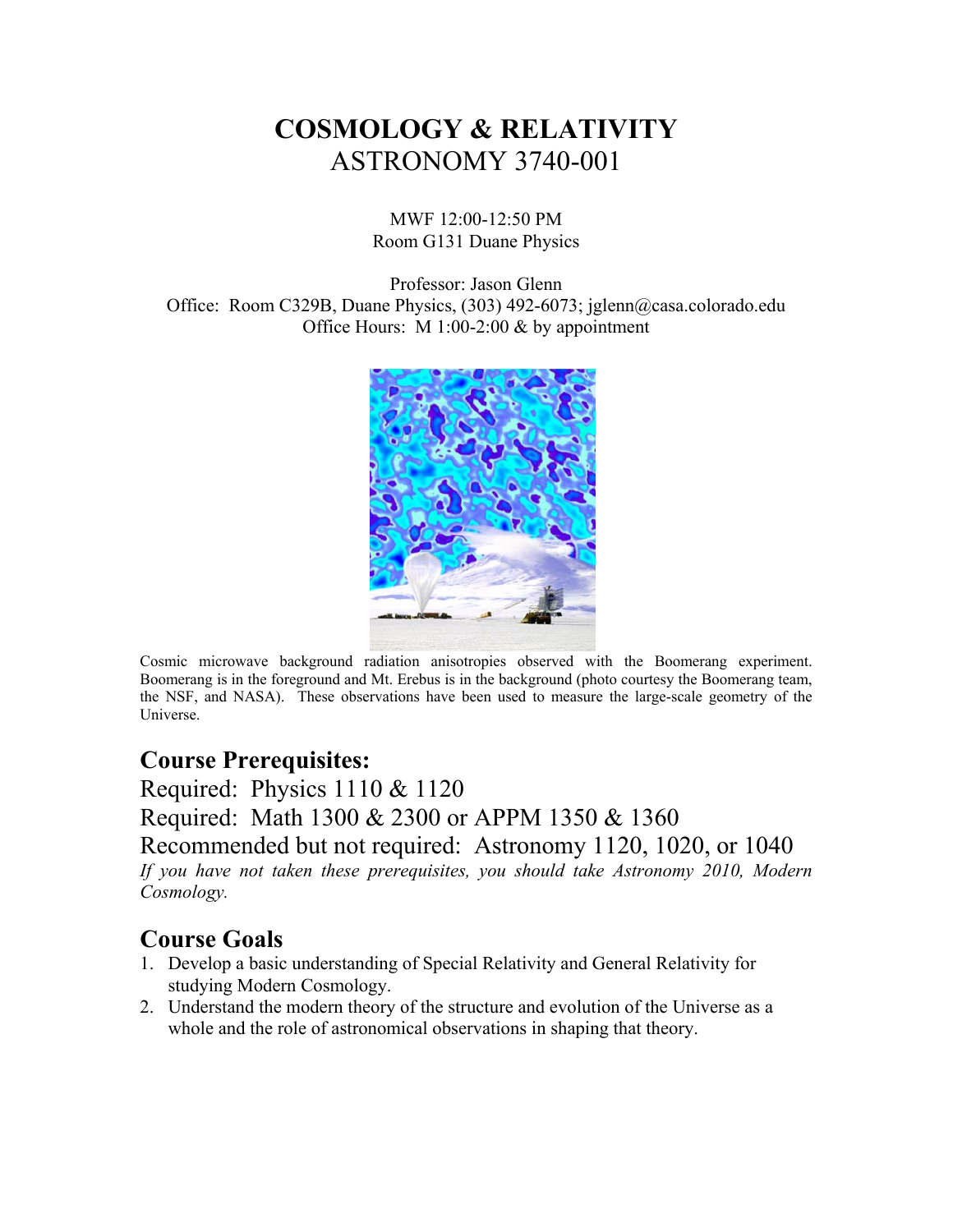### **Course Content**

- Special Relativity: physics at speeds approaching the speed of light
- General Relativity: a general mathematical formalism for 4-d spacetime
- Black Holes: distortion of spacetime near massive objects
- Theoretical Cosmology: mathematical formalism
- Observational Cosmology: astronomical measurements of the Universe's properties
- The Formation and Evolution of Structure in the Universe: galaxies  $\&$  galaxy clusters
- The Theory of Cosmic Inflation: an early, rapid period of expansion

# **Class Format**

The class will consist of lectures, however discussion is encouraged and class participation may be factored into grades.

# **Texts**

Required:

1. "Introduction to Cosmology" by Barbara Ryden.

Supplementary (not required!) texts on reserve at the Lester Math/Physics Library:

- 1. "Spacetime Physics" by Taylor and Wheeler,  $2<sup>nd</sup>$  edition. This book thoroughly describes Special Relativity at a fundamental level.
- 2. "Principles of Cosmology and Gravitation" by Berry. This book has a good fundamental description of General Relativity related to cosmology, but is out of date.
- 3. "The Big Bang" by Silk, 3rd edition. This book has a good, non-mathematical description of modern cosmology.
- 4. "The Cosmic Perspective" by Bennett, Donahue, Schneider, & Voit, 2<sup>nd</sup> edition. This is and introductory astronomy text and would make a good reference if you have not taken an introductory astronomy class.

### **Coursework and Grading**

Grades will be calculated as described below. They may be curved.

- 1. 20%-Exam I, 20%-Exam II, 25%-Final Exam. The exams will consist of problems and occasional short answer questions.
- 2. 35%: Homework will be assigned throughout the semester. Homework will be due at the beginning of class on the due date. I encourage you to work with other members of the class; however, copying will not be tolerated.

# **Late Assignments & Make-up Tests**

*No late assignments will be accepted without proof of extenuating circumstances. If you are in doubt about turning in an assignment on time, turn it in early or talk to me before the due date.* Make-up exams will only be given with a doctor's note or the equivalent. If you cannot make the prescheduled time for the final exam, make arrangements with me for an alternative time by the end of the sixth week of class.